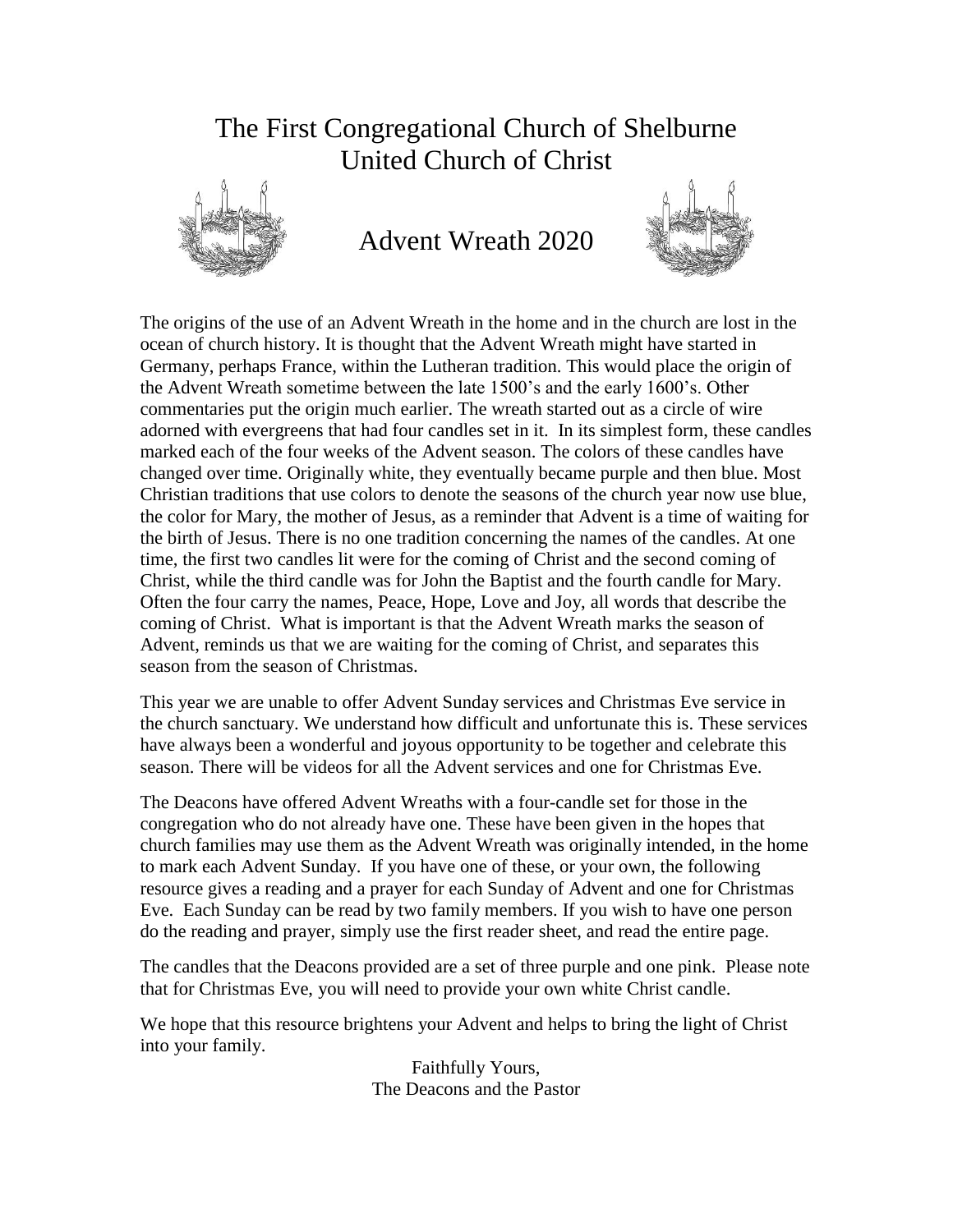Advent Wreath 2020 The Candle of Peace

First Sunday in Advent November 29, 2020

Reader 1: **Bold Print** Reader 2: Normal Print

### **Reader 1 Long ago, God spoke to the people of Israel through the prophet Malachi. Malachi told them to prepare for God to come and transform everything.**

Reader 2 When the time came for the Messiah to be born, God sent and angel to Zechariah. The angel told Zechariah that his wife, Elizabeth, would bear a son, and his name would be John. John would prepare the way for the coming of the Lord's Christ who would bring peace to the nations.

## **Reader 1 We too long for peace.**

Reader 2 Today, on the First Sunday in Advent, we light this candle of peace, waiting for the Prince of Peace to be born among us.

*Light one of the purple, or blue candles.* 

#### **Reader 1 Let us pray:**

**O, God of peace, teach us your way of peace, so that wars may cease, and that hatred and fear may give way to compassion and hope. Help us to prepare the way, as we wait for the coming of the Prince of Peace. Amen.**

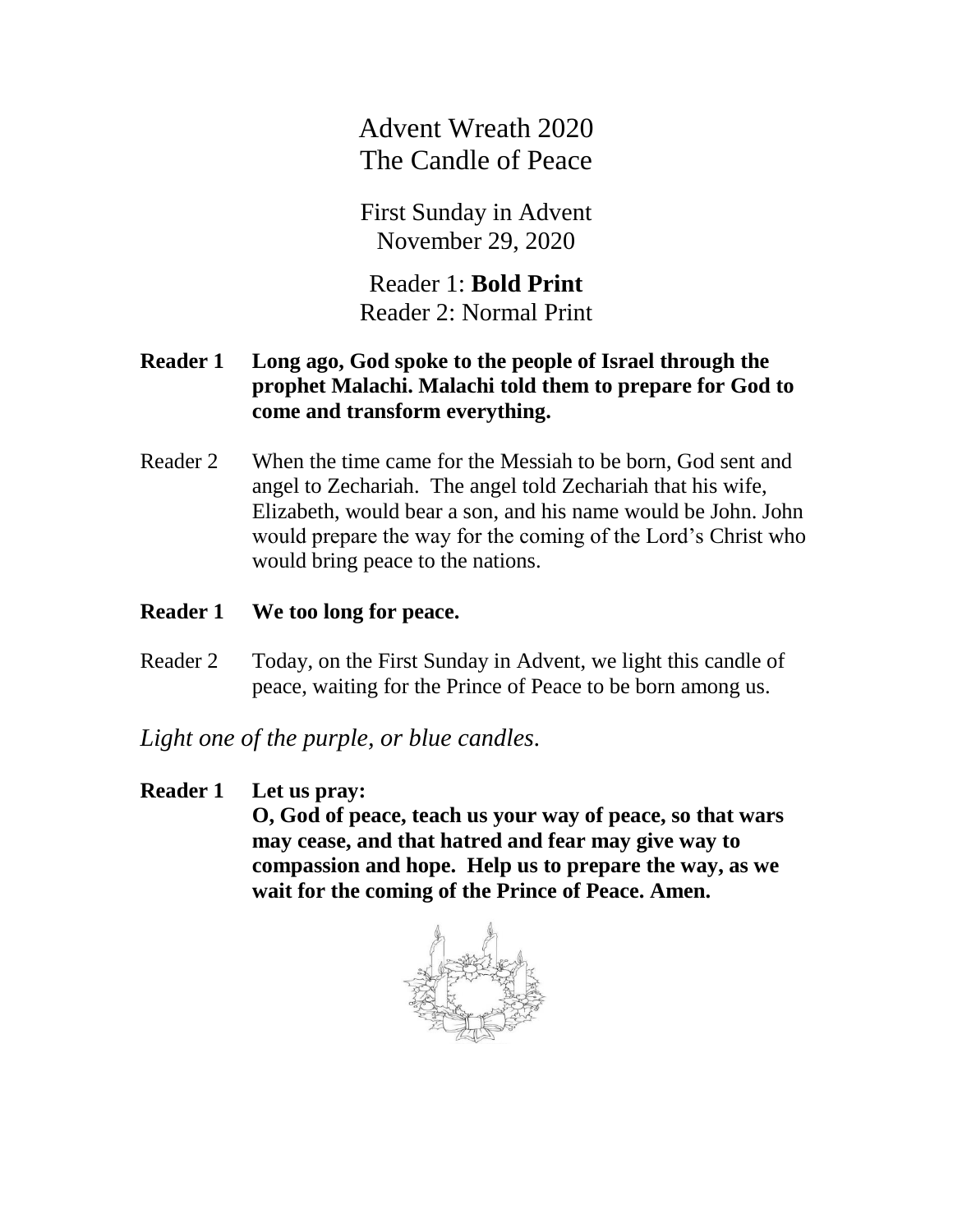Advent Wreath 2020 The Candle of Hope

Second Sunday in Advent December 6, 2020

Reader 1: **Bold Print** Reader 2: Normal Print

*Light the candle from last Sunday, the candle of Peace.*

## **Reader 1 Long ago, God spoke to the people of Israel through the prophet Isaiah**. **Isaiah spoke about the coming of the Messiah.**

- Reader 2 When the time came for the Messiah to be born, God sent the angel Gabriel to a young woman named Mary. Gabriel told Mary that she would bear a son named Jesus and that he would be great and called the son of the Most High.
- **Reader 1 Today, on the Second Sunday in Advent we light this candle of hope, rejoicing with Mary, the mother of Jesus, the Lord's Messiah.**

*Light the second purple, or blue, candle.* 

#### Reader 2 Let us pray:

O, God of hope, help us to delight in your vision for the world. Help us to have the courage of faith as Mary did as she learned that she had been chosen to bear Jesus, Immanuel, God With Us. Amen.

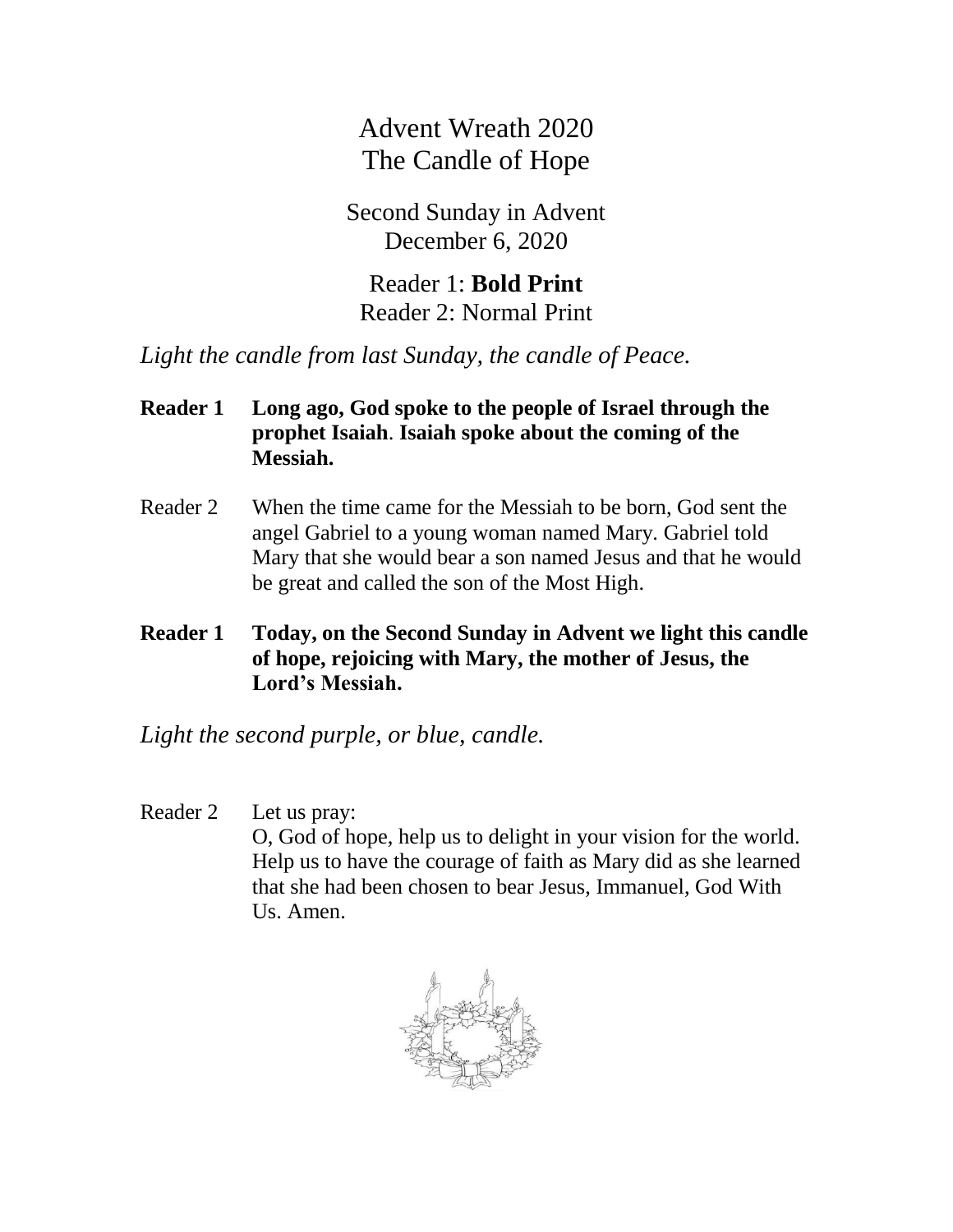Advent Wreath 2020 The Candle of Joy

Third Sunday in Advent December 13, 2020

Reader 1: **Bold** Print Reader 2: Normal Print

*Light the candles from the previous Sundays: The candle of Peace and the candle of Hope*

- **Reader 1 Mary, the mother of Jesus, and Elizabeth, wife of Zechariah and the mother of John the Baptist, waited for their sons to be born.**
- Reader 2 Scripture records that they visited each other and spent time with each other as they awaited the birth of their children.
- **Reader 1 It was Mary who sang, in great joy, concerning God's plan in the birth of John and then Jesus. Today, on the Third Sunday of Advent, we light our candle of joy.**

*Light the third purple, blue, or pink candle.* 

#### Reader 2 Let us pray:

O God of joy, even in times of trial and challenge, help us to see you in our lives and help us to see your call to us as your disciples, even as Mary and Elizabeth saw their calling and their place in your design. Amen.

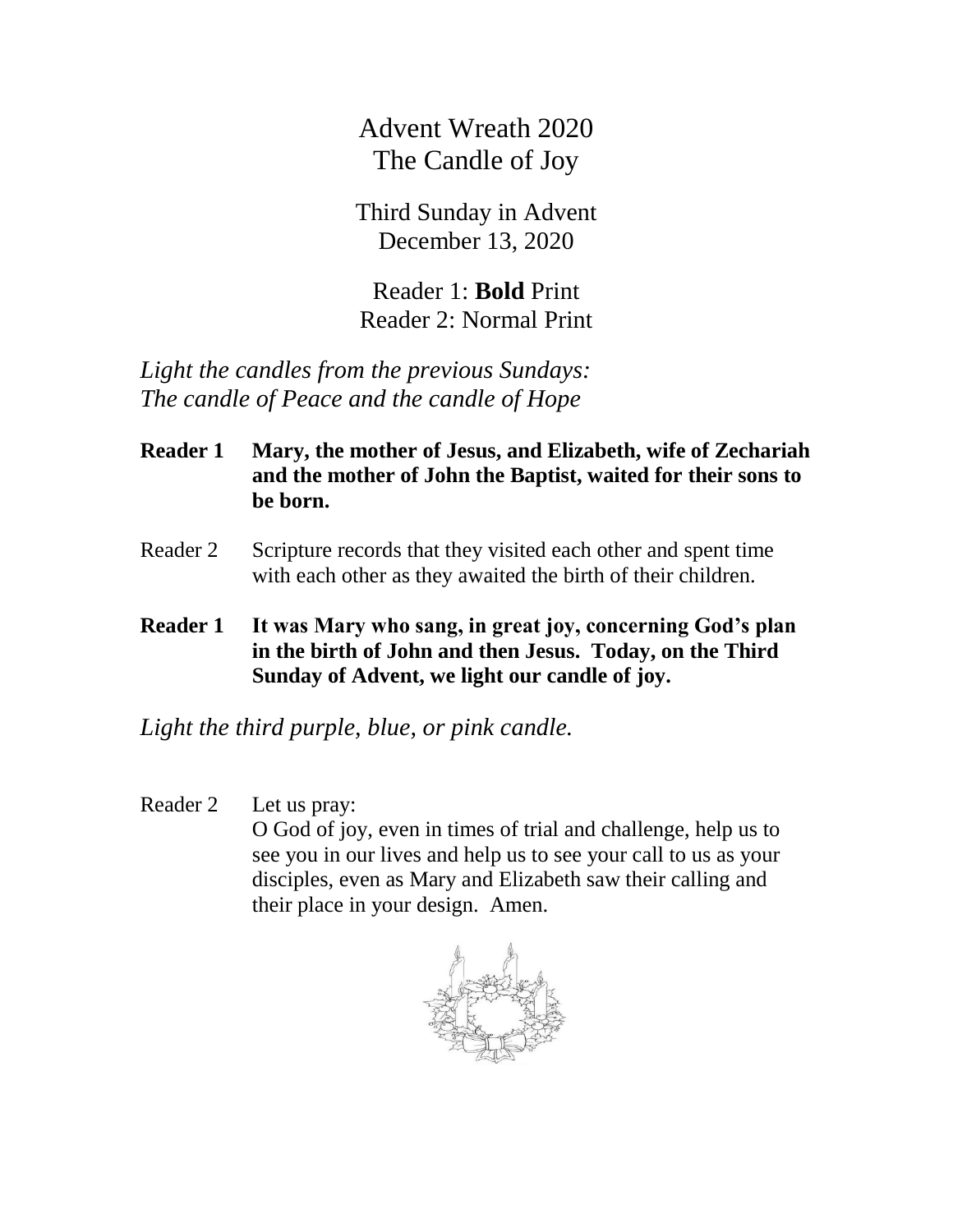Advent Wreath 2020 The Candle of Love

Fourth Sunday in Advent December 20, 2020

Reader 1: **Bold** Print Reader 2: Normal Print

*Light the candles from the previous Sundays: The candle of Peace, the candle of Hope and the candle of Joy.*

- **Reader 1 Long ago, God spoke to the people of Israel through the prophet Micah.**
- Reader 2 Micah promised them a ruler from the tiny town of Bethlehem to love the people the way a shepherd loves the sheep.
- **Reader 1 Jesus was born in Bethlehem of Judea, surrounded by Mary and Joseph, the shepherds and God's love.**
- Reader 2 God's love for us still comes to us through the gift of Jesus.
- **Reader 1 Today, on the Fourth Sunday in Advent, we light this candle of love, celebrating the love that came out of Bethlehem, the love that changes everything.**

*Light the fourth purple, or blue candle.* 

Reader 2 Let us pray: O God of love, from a stable in a tiny town you taught us the meaning of love. Help us to rejoice with Mary and Joseph in your love that changes everything. Amen.